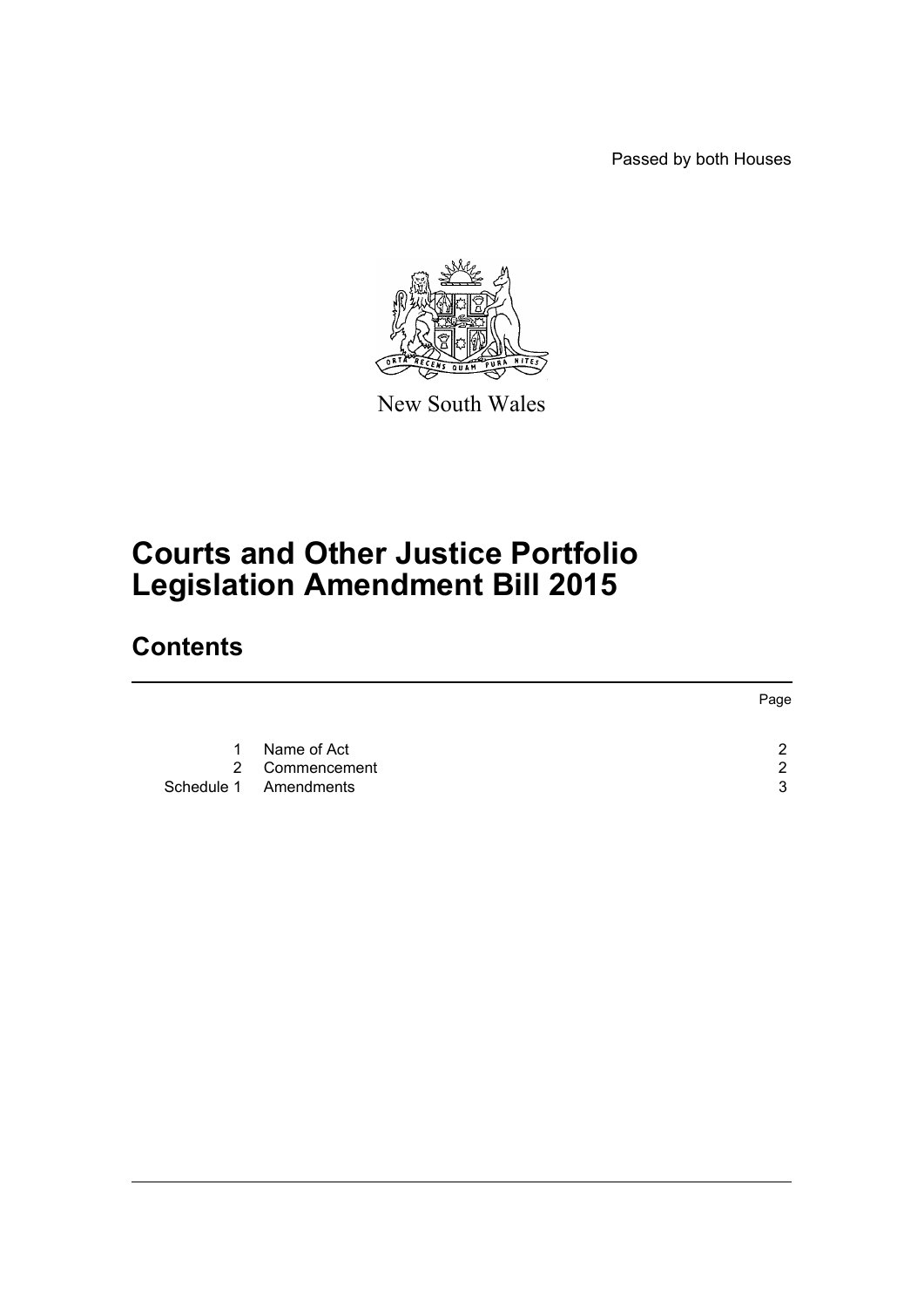*I certify that this public bill, which originated in the Legislative Assembly, has finally passed the Legislative Council and the Legislative Assembly of New South Wales.*

> *Clerk of the Legislative Assembly. Legislative Assembly, Sydney,* , 2015



New South Wales

# **Courts and Other Justice Portfolio Legislation Amendment Bill 2015**

Act No , 2015

An Act to amend various Acts relating to courts and other Justice portfolio matters.

*I have examined this bill and find it to correspond in all respects with the bill as finally passed by both Houses.*

*Assistant Speaker of the Legislative Assembly.*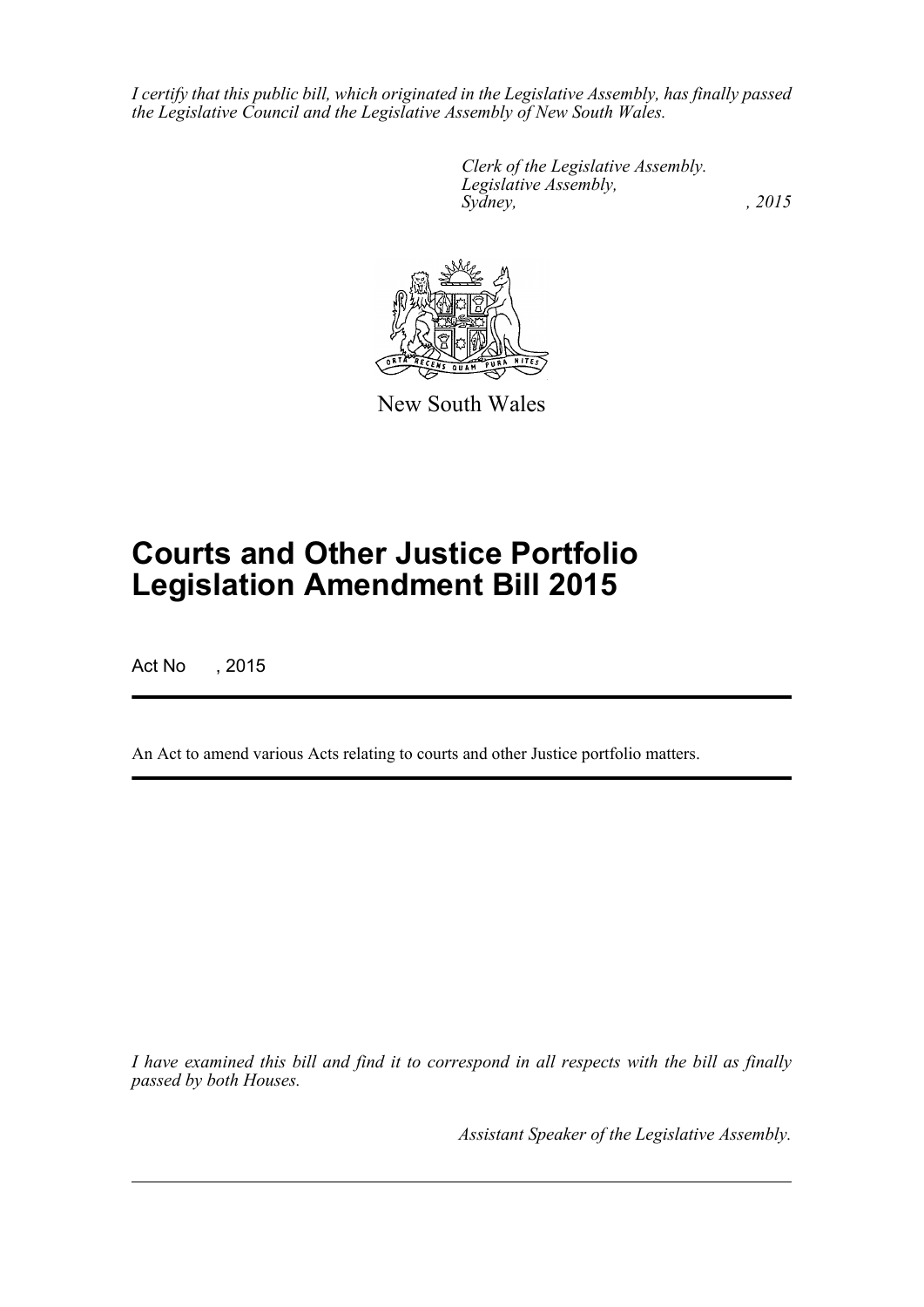Courts and Other Justice Portfolio Legislation Amendment Bill 2015 [NSW]

## <span id="page-2-0"></span>**The Legislature of New South Wales enacts:**

## **1 Name of Act**

This Act is the *Courts and Other Justice Portfolio Legislation Amendment Act 2015*.

## <span id="page-2-1"></span>**2 Commencement**

- (1) This Act commences on the date of assent to this Act, except as provided by subsection (2).
- (2) Schedule 1.6 commences on 1 January 2016.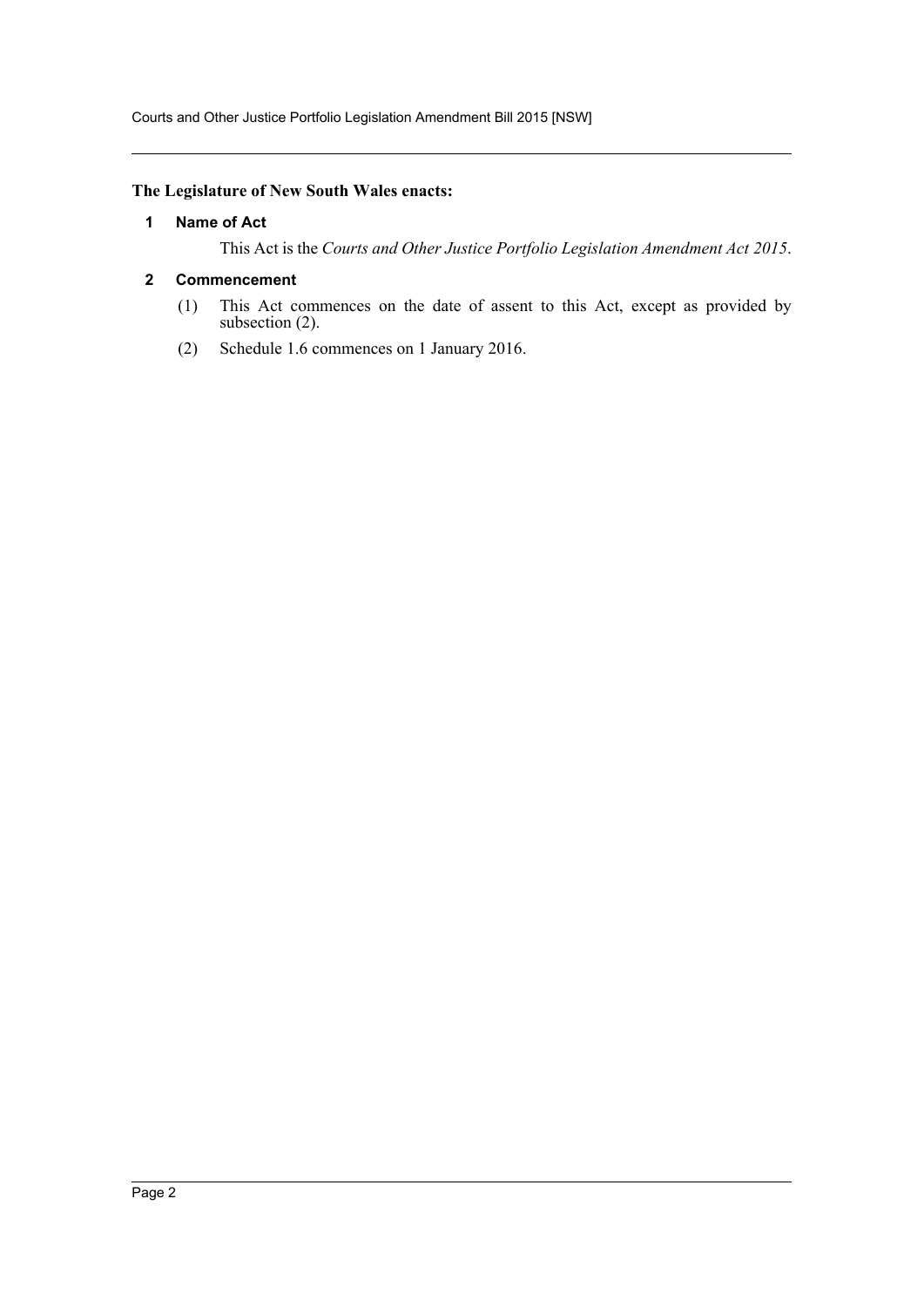## <span id="page-3-0"></span>**Schedule 1 Amendments**

## **1.1 Civil and Administrative Tribunal Regulation 2013**

## **[1] Clause 5 Fees generally**

Omit clause 5 (2).

#### **[2] Schedule 2 Fees**

Insert ", unless otherwise prescribed by this Schedule" after "strata proceedings" in Item 2 of the table.

#### **[3] Schedule 2**

Insert at the end of the table:

|     | 13 Lodgment of an application under section 62 of the Community Land<br><i>Management Act 1989</i> for an order under Division 3 or Division 4 of Part 4<br>of the Act for settlement of a dispute or complaint: |       |  |  |  |
|-----|------------------------------------------------------------------------------------------------------------------------------------------------------------------------------------------------------------------|-------|--|--|--|
| (a) | if the application includes an application for an interim order under<br>section 72 of that Act                                                                                                                  | \$163 |  |  |  |
| (b) | if the application does not include an application referred to in<br>paragraph (a)                                                                                                                               | \$81  |  |  |  |
|     | 14 Lodgment of an application under section 124 of the Strata Schemes<br>Management Act 1996 for order by an Adjudicator                                                                                         | \$81  |  |  |  |
|     |                                                                                                                                                                                                                  | ሰ01   |  |  |  |

| 15 Lodgment of an application under section 124 of the Strata Schemes    | <b>S81</b> | $\sim$ |
|--------------------------------------------------------------------------|------------|--------|
| <i>Management Act 1996</i> requesting an interim order by an Adjudicator |            |        |

## **1.2 Civil Procedure Act 2005 No 28**

#### **[1] Section 76 Settlement of proceedings commenced by or on behalf of, or against, person under legal incapacity**

Insert after section 76 (3):

(3A) However, the approval of the court is not required in relation to any agreement for the compromise or settlement of any matter in dispute in proceedings commenced by, or on behalf of, or against, a person under legal incapacity if, on the day the agreement for the compromise or settlement is made, that person has attained the age of 18 years and is not otherwise a person referred to in subsection (1). Accordingly, subsections (4)–(6) do not apply in relation to any such agreement.

## **[2] Section 101 Interest after judgment**

Omit section 101 (4) and (5). Insert instead:

- (4) Unless the court orders otherwise, interest is payable on an amount payable under an order for the payment of costs.
- (5) Interest on an amount payable under an order for the payment of costs is to be calculated, at the prescribed rate or at any other rate that the court orders, as from the date the order was made or any other date that the court orders.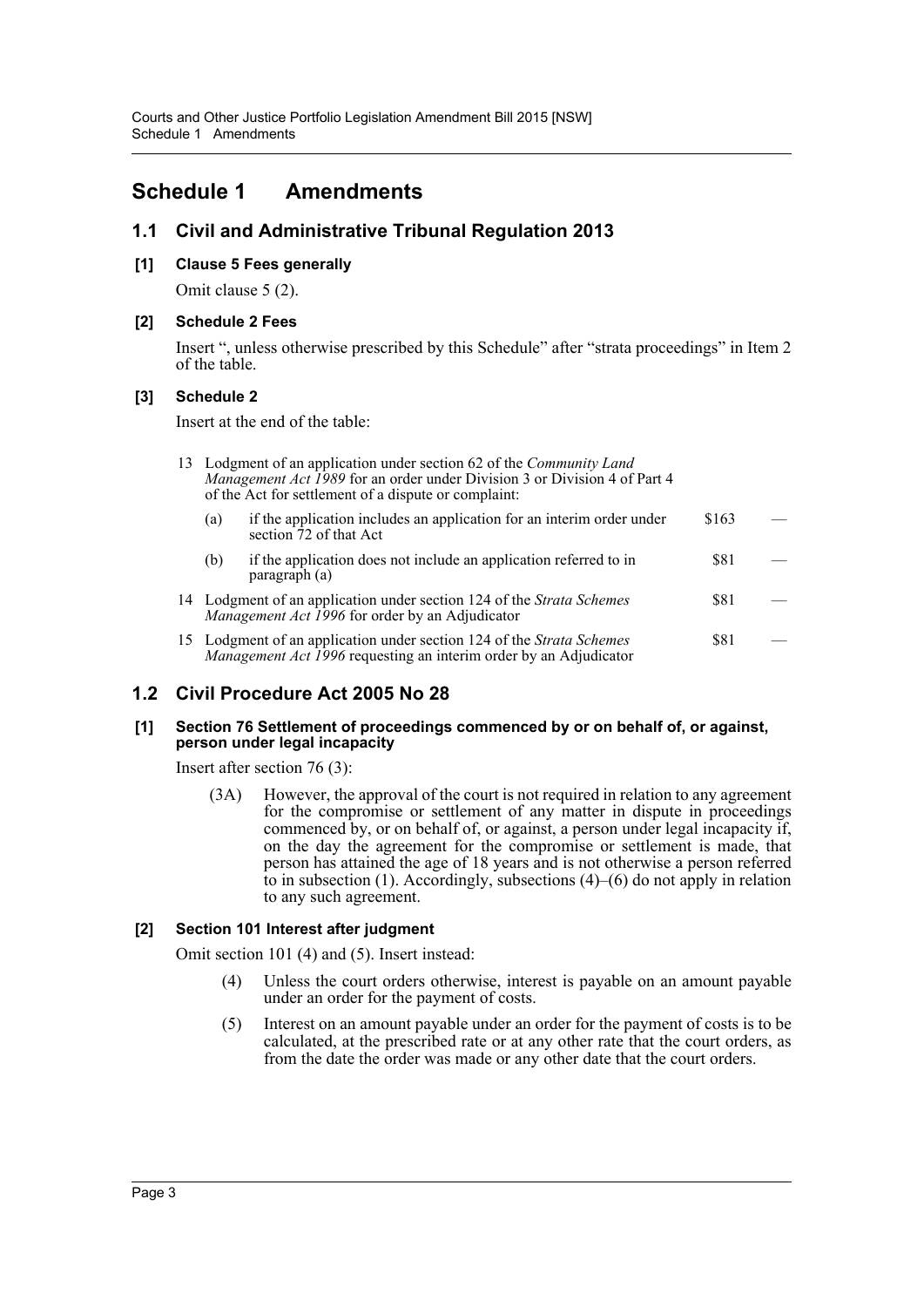## **[3] Section 121 Maximum payment under one of several concurrent garnishee orders**

Omit section 121 (1) and (2). Insert instead:

- (1) This section applies to a garnishee in respect of a wage or salary that is attached by one or more garnishee orders of which one or more (but not all) are limited garnishee orders.
- (2) Unless the court orders otherwise, a garnishee to whom this section applies is not required to pay an amount under any garnishee order that exceeds the greatest amount payable by the garnishee under any limited garnishee order attached to the relevant wage or salary.

**Note.** Section 122 specifies the maximum total payment payable under one or more garnishee orders in respect of a wage or salary.

## **[4] Section 123 Payments by garnishee**

Omit section 123 (2). Insert instead:

- (2) The garnishee may, after the payment of each amount attached under the garnishee order, retain up to the amount prescribed by the uniform rules to cover the garnishee's expenses in complying with the garnishee order. The amount retained by the garnishee is in addition to the amount attached under the order.
- (2A) If sufficient funds are not available to cover the prescribed amount referred to in subsection (2), the garnishee may retain that amount as soon as sufficient funds become available.

## **[5] Section 126 Operation of charging order in relation to specified security interests**

Insert at the end of the section:

**Note.** Section 106 (1) (c) provides that a judgment debt may be enforced by a charging order only in the case of a judgment of the Supreme Court or the District Court.

#### **[6] Schedule 6 Savings, transitional and other provisions**

Insert at the end of the Schedule:

## **Part 8 Provisions consequent on enactment of Courts and Other Justice Portfolio Legislation Amendment Act 2015**

## **21 Pending proceedings**

The amendments made to this Act by Schedule 1.2 to the *Courts and Other Justice Portfolio Legislation Amendment Act 2015* do not extend to proceedings commenced before the commencement of that Subschedule and those proceedings may continue as if those amendments had not been enacted.

## **1.3 Classification (Publications, Films and Computer Games) Enforcement Act 1995 No 63**

## **[1] Section 4 Definitions**

Insert in alphabetical order in section 4 (1):

*subject to a conditional cultural exemption* has the same meaning as in the Commonwealth Act.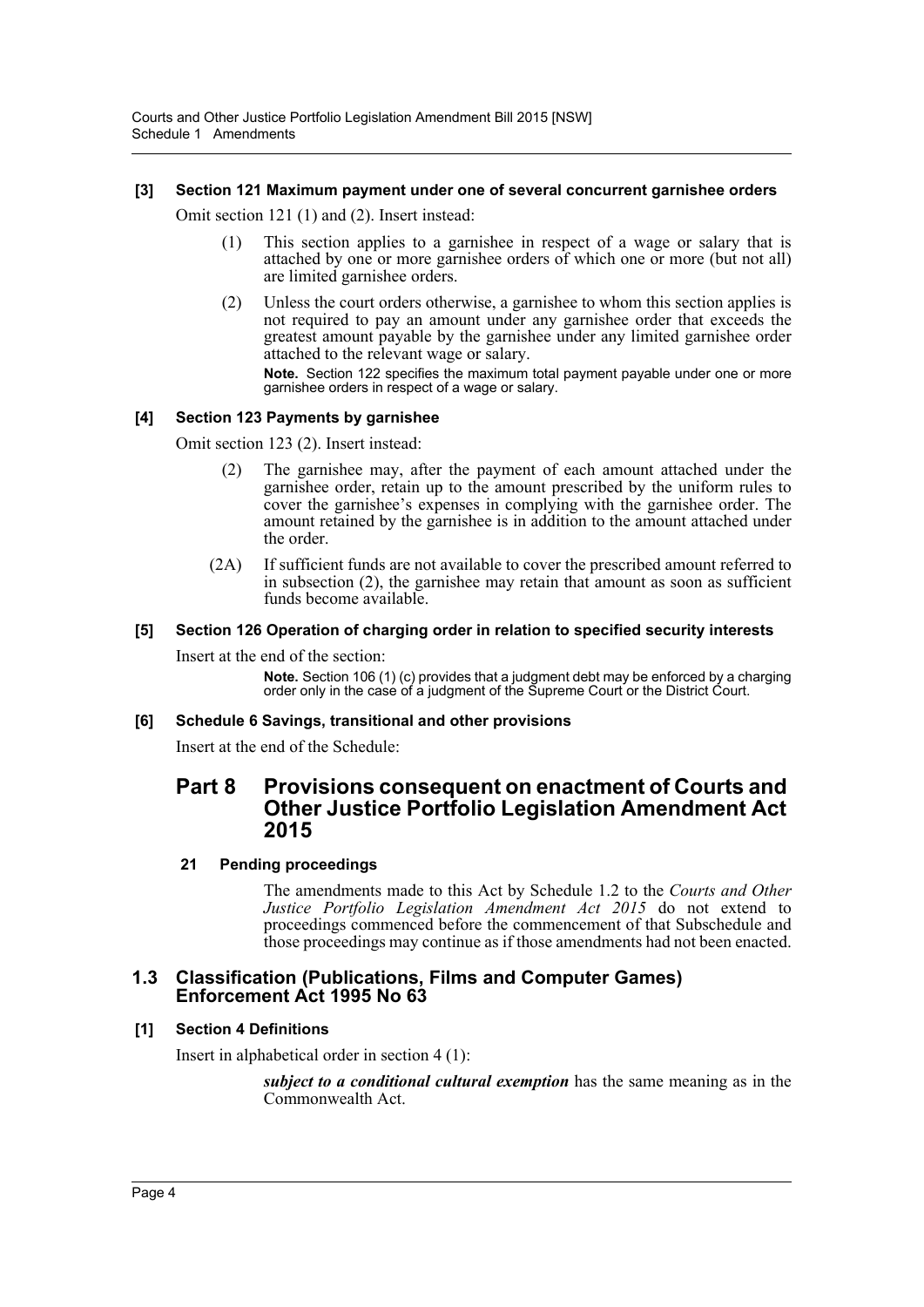## **[2] Section 4A Application of Act**

Insert at the end of section 4A (b):

, or

(c) a publication, film or computer game that is subject to a conditional cultural exemption.

**Note.** A publication, film or computer game is subject to a conditional cultural exemption only in relation to the relevant demonstration, exhibition or screening (see sections 6C and 6E of the Commonwealth Act).

## **[3] Section 46 Calling in submittable publications for classification**

Insert at the end of section 46 (1) (b):

and

(c) the publication is not subject to a conditional cultural exemption,

## **[4] Section 46A Calling in films for classification**

Insert at the end of section 46A (1) (b):

and

(c) the film is not subject to a conditional cultural exemption,

## **[5] Section 47 Calling in computer games for classification**

Insert at the end of section 47 (1) (b):

and

- (c) the computer game is not subject to a conditional cultural exemption,
- **[6] Section 51 Exemptions**

Omit the section.

**[7] Schedule 1 Savings and transitional provisions**

Insert at the end of the Schedule:

## **Part 7 Provisions consequent on Courts and Other Justice Portfolio Legislation Amendment Act 2015**

#### **14 Exemptions**

- (1) An exemption under section 51 that was in force immediately before the repeal of that section by the *Courts and Other Justice Portfolio Legislation Amendment Act 2015* remains in force according to its terms and section 51, as in force immediately before its repeal, continues to apply in respect of that exemption.
- (2) If an application made under section 51 has not been decided before the repeal of that section, the application is taken never to have been made.

## **1.4 Community Land Management Act 1989 No 202**

#### **Section 63 Application for order to be made to principal registrar**

Omit "prescribed by the regulations" from section 63 (1) (c).

Insert instead "prescribed under the *Civil and Administrative Tribunal Act 2013*".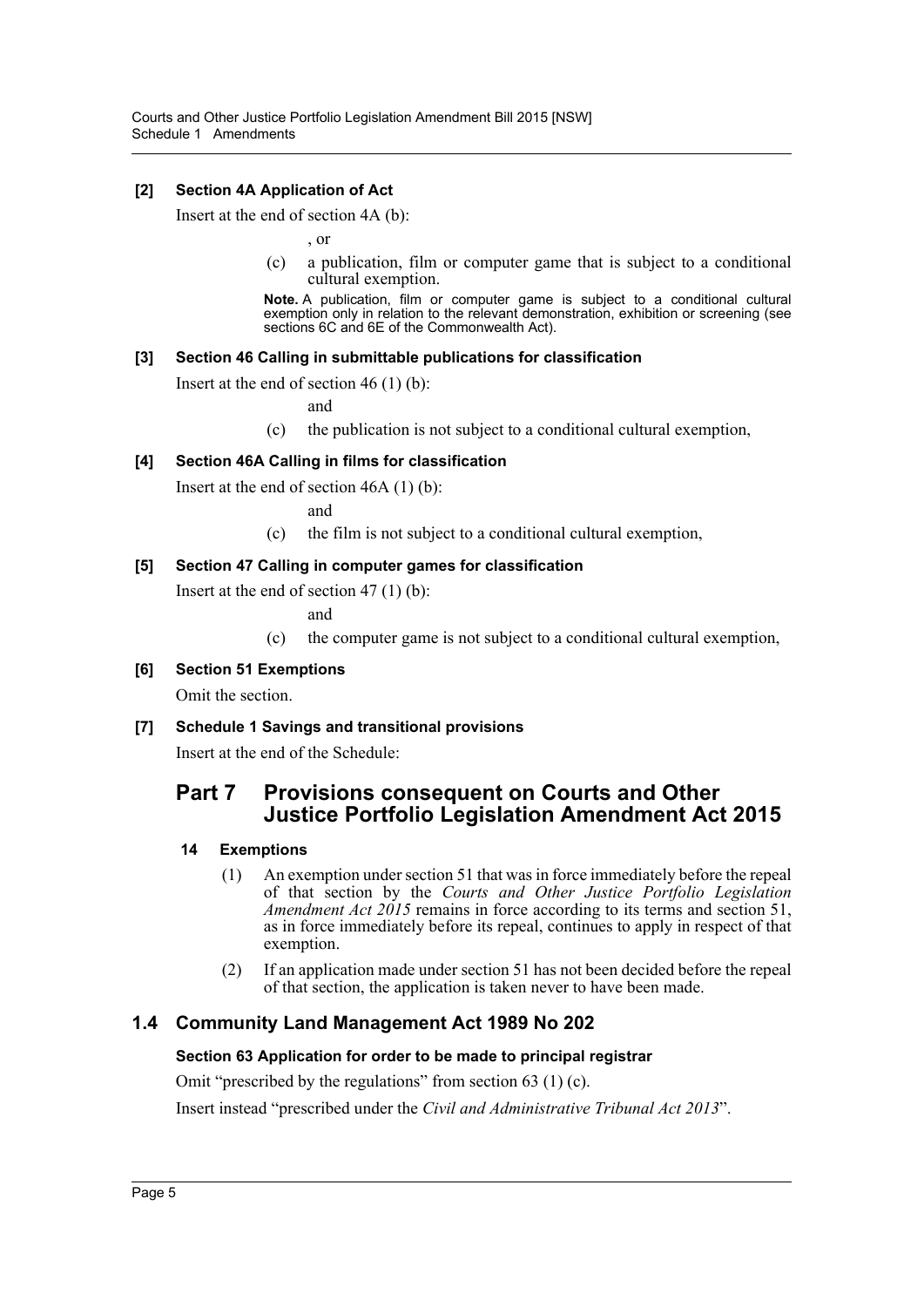## **1.5 Community Land Management Regulation 2007**

## **Schedule 2 Fees**

Omit the matter relating to Item 3.

## **1.6 Community Services (Complaints, Reviews and Monitoring) Act 1993 No 2**

## **Section 34G Biennial child death review report**

Omit section 34G (1). Insert instead:

- (1) The Team is required to prepare and to provide to the Presiding Officer of each House of Parliament:
	- (a) as soon as practicable after 30 June 2016, a report consisting of data collected and analysed in relation to child deaths that occurred during 2015, and
	- (b) as soon as practicable after 30 June 2018 (and as soon as practicable after 30 June every 2 years after that), a report consisting of data collected and analysed in relation to child deaths that occurred during the previous 2 calendar years.

## **1.7 Crimes (Sentencing Procedure) Act 1999 No 92**

## **[1] Section 71**

Omit the section. Insert instead:

#### **71 Commencement of ICOs**

An intensive correction order commences on the date on which it is made.

#### **[2] Section 86 Suitability of offender for community service work**

Insert ", or in another State or Territory (but only if the offender is able and willing to travel to that State or Territory)," after "intends to reside" in section 86 (1) (c).

## **1.8 Criminal Procedure Act 1986 No 209**

#### **[1] Section 3 Definitions**

Insert "(including a common law offence)" after "State" in the definition of *offence* in section  $\hat{3}$  (1).

## **[2] Section 14A**

Insert after section 14:

## **14A Proceedings for offences commenced by officers of ICAC or PIC**

- (1) An officer of ICAC does not have the power to commence proceedings for an offence unless the Director of Public Prosecutions has advised the Independent Commission Against Corruption in writing that the proceedings may be commenced by an officer of ICAC.
- (2) For that purpose, the Director of Public Prosecutions may liaise with the Independent Commission Against Corruption, but is to act independently in deciding to advise that proceedings for the offence may be commenced.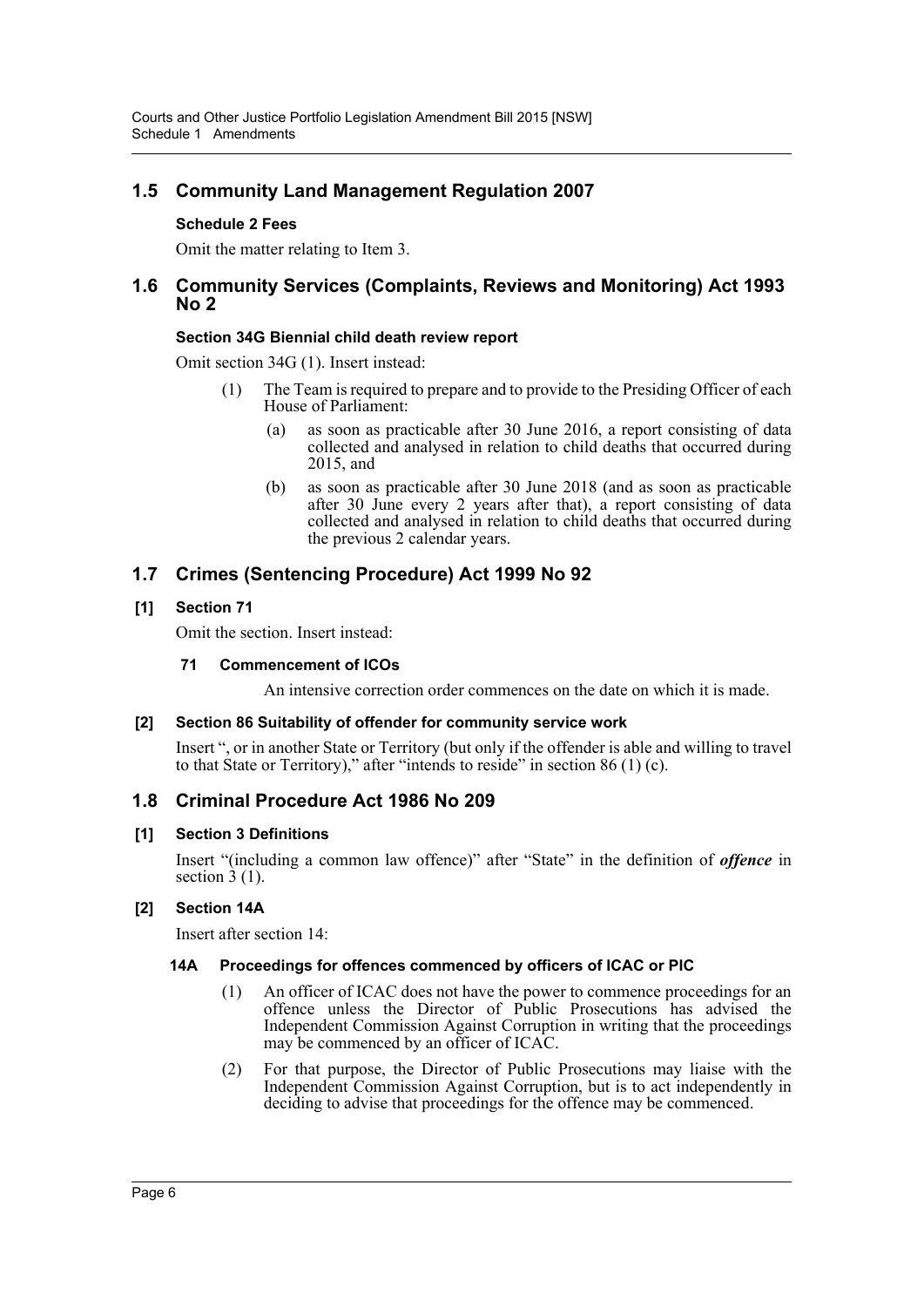- (3) The Commissioner, an Assistant Commissioner and an officer of the Police Integrity Commission do not have the power to commence proceedings for an offence.
- (4) In this section:

*officer of ICAC* means a person acting in the capacity of the Commissioner, an Assistant Commissioner or officer of the Independent Commission Against Corruption.

## **1.9 Evidence (Audio and Audio Visual Links) Act 1998 No 105**

**Section 5B Taking evidence and submissions from outside courtroom or place where court is sitting—proceedings generally**

Omit "the party" from section 5B (2) (c). Insert instead "any party to the proceeding".

## **1.10 Fines Act 1996 No 99**

## **Section 4 Meaning of "fine"**

Insert after section 4 (1) (a):

(a1) any monetary penalty imposed by a court for contempt of court, or

## **1.11 Government Information (Public Access) Act 2009 No 52**

#### **Schedule 1 Information for which there is conclusive presumption of overriding public interest against disclosure**

Insert "section 194 (Security of certain information) and" after "*Crimes (Administration of Sentences) Act 1999*—" in clause 1 (1).

## **1.12 Legal Aid Commission Act 1979 No 78**

## **[1] Section 34 Determination of application**

Omit section 34 (4) and (5). Insert instead:

- (4) If there is a right of appeal to a Legal Aid Review Committee against a determination or redetermination of an application:
	- (a) the notice required under subsection (2) must inform the applicant of that right, and
	- (b) the reasons for the determination or redetermination are to be recorded.

## **[2] Section 56 Appeals**

Insert "(including the determination or redetermination of an online application)" after "application" in section 56  $(1)$  (a).

## **1.13 Legal Profession Uniform Law Application Act 2014 No 16**

#### **[1] Section 69 Consideration of applications**

Insert after section 69 (1):

(1A) A costs assessor may hold an oral hearing for the purposes of an application in accordance with the costs assessment rules.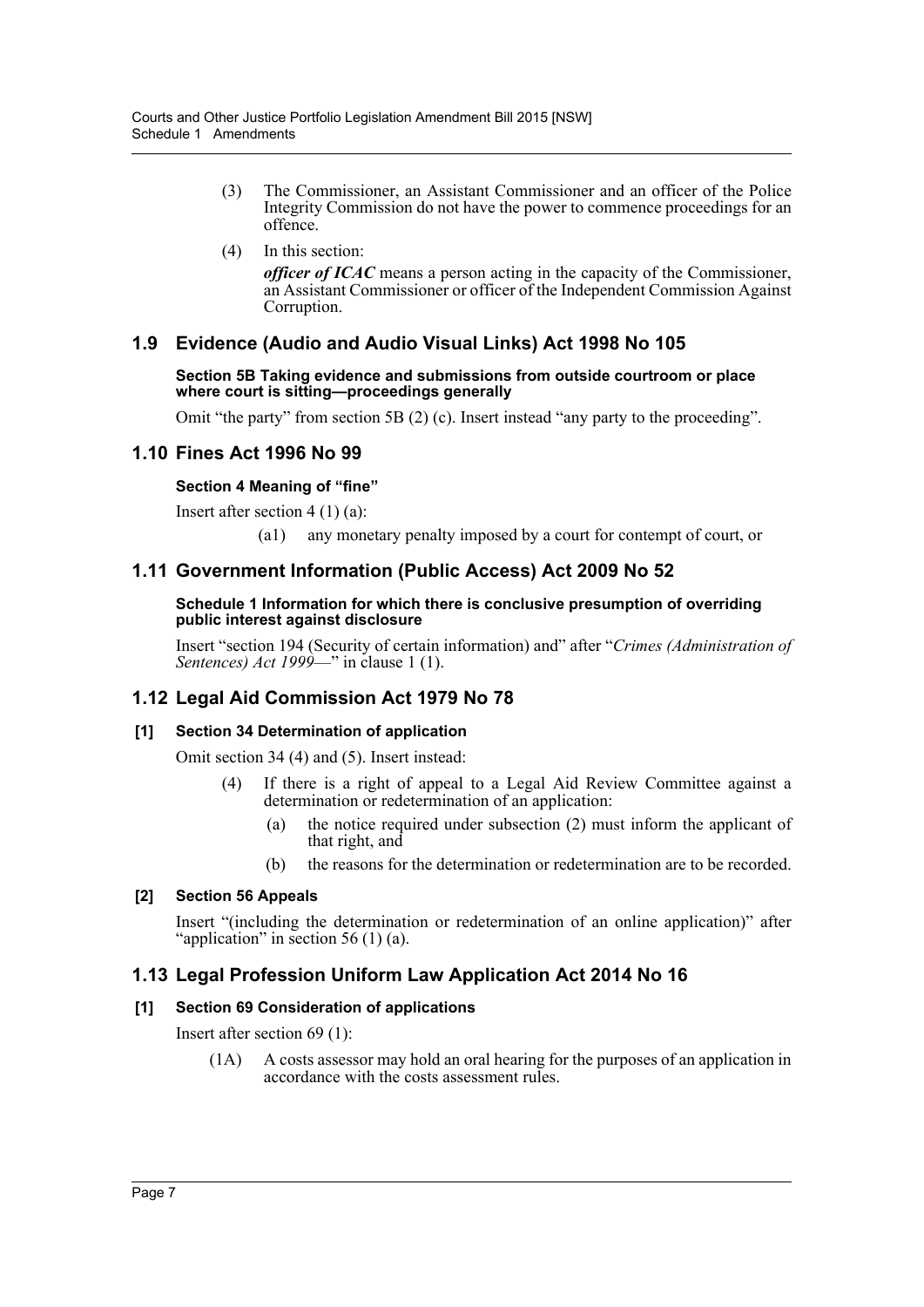#### **[2] Section 83 Application by party for review**

Omit section 83 (1). Insert instead:

- (1) A party to a costs assessment may, within 30 days after the issue of a certificate of determination by a costs assessor, apply for a review of the determination.
- (1A) The Manager, Costs Assessment may extend the period for lodging an application.

## **[3] Section 89 Appeals on matters of law and fact**

Omit section 89 (1)–(3). Insert instead:

- (1) A party to a costs assessment that has been the subject of a review under this Part may appeal against a decision of the review panel concerned to:
	- (a) the District Court, in accordance with the rules of the District Court, but only with the leave of the Court if the amount of costs in dispute is less than \$25,000, or
	- (b) the Supreme Court, in accordance with the rules of the Supreme Court, but only with the leave of the Court if the amount of costs in dispute is less than \$100,000.
- (2) The District Court or the Supreme Court (as the case requires) has all the functions of the review panel.
- (3) The Supreme Court may, on the hearing of an appeal or application for leave to appeal under this section, remit the matter to the District Court for determination by that Court in accordance with any decision of the Supreme Court and may make such other order in relation to the appeal as the Supreme Court thinks fit.
- (3A) The Supreme Court may, before the conclusion of any appeal or application for leave to appeal under this section in the District Court, order that the proceedings be removed into the Supreme Court.

#### **[4] Section 93 Costs assessment rules**

Insert after section 93 (1) (b) (i):

(ia) conferring power on costs assessors to take evidence orally or in writing and to examine witnesses and administer oaths, and

#### **[5] Schedule 3 Legal Profession Admission Board**

Insert after clause 1 (2):

- (3) A reference in this clause to a Judge of the Supreme Court includes a reference to the following:
	- (a) an acting Judge appointed under section 37 of the *Supreme Court Act 1970*,
	- (b) a retired Judge (within the meaning of the *Judges' Pensions Act 1953*) of the Supreme Court.

## **1.14 Legal Profession Uniform Law Application Regulation 2015**

#### **Clause 45 Application for review of determination**

Omit clause 45 (2) and (3).